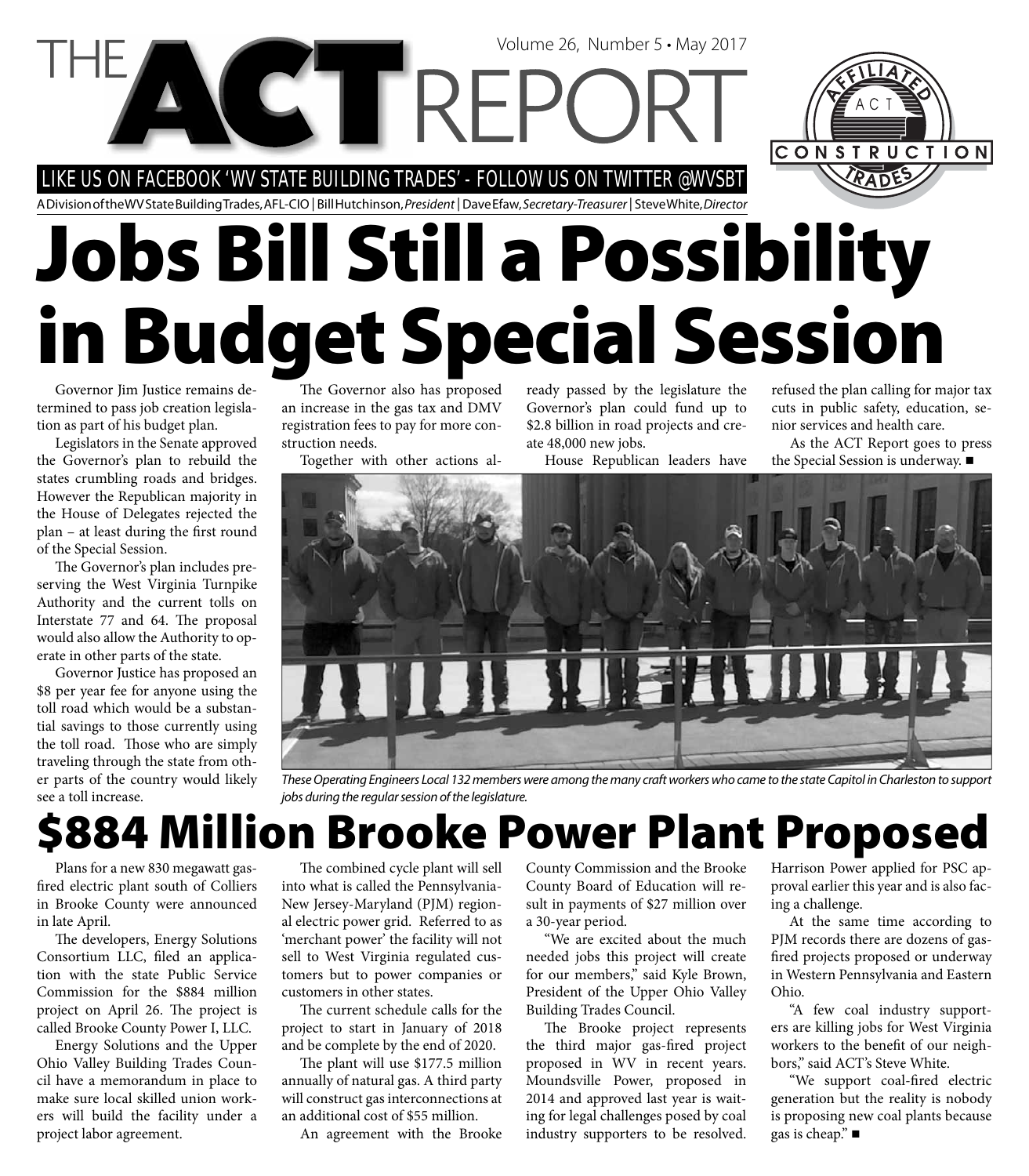## **Governor Vetoes Paycheck Deception Bill**

Governor Jim Justice vetoed a bill on April 26 dubbed 'Paycheck Deception.'

The bill, [SB239,](http://www.legis.state.wv.us/Bill_Status/Bills_history.cfm?input=239&year=2017&sessiontype=RS&btype=bill) would have made it harder for employers and union members to assign wage payments for dues, some benefits, credit unions and charitable contributions.

The main purpose of the bill was seen as a punishment of labor organizations and their members by the Republican legislative leadership.

Current law already requires a worker to submit a signed request for any payroll deduction other than those ordered by a court.

The new law would have forced a worker to reauthorize deductions every year.

The law would also have added requirements to employers as well as new penalties.

Governor Justice wrote in his veto message "This bill creates a significant hardship on employers and employees for a convenient practice that has become commonplace in today's society, authorizing payroll deductions."

The Governor went on to note SB239 put "an unnecessary burden on businesses, and an inconvenience on employees…"

According to WV State Building Trades Secretary-Treasurer Dave Efaw the legislation may have been illegal and certainly would have been challenged in court.

## **School Construction Costs Up, Construction Wages Down**

Although legislation aimed at restoring the state prevailing wage law was introduced Republican legislative leaders made sure it never was placed on a committee agenda. However the topic did get raised during the 2017 session.

Evidence disclosed during the session regarding new school construction costs showed an increase, not a decrease as promised.

House of Delegates member Mick Bates (D-Raleigh) who is a member of the House Finance Committee asked the question about costs during a March budget hearing. Did the cost of school construction decrease with the repeal of prevailing wage? The short answer was no.

Bates then asked for more specific data regarding wages and costs.

In response the State School Building Authority [wrote a letter](http://www.actwv.org/library/Prevailing%20Wage/SBA_AnalysisMarch2017.pdf) detailing both square foot costs and wages with and without prevailing.

The letter detailed how without prevailing wage the average cost per square foot of new school construction has increased and the average hourly wage of construction workers decreased.

"The numbers show what we have been saying all along," said ACT's Steve White. "The promise of savings from the repeal of prevailing wage is false."

The report accurately notes that construction bids can change depending on a number of factors such as the overall level of work in the area, the time of year the bids are received, and the size of the project.

Larger projects will have lower per square foot costs simply because of economies of scale.

Furthermore site conditions and the location of the project can also influence pricing.

What the report did not examine was quality of construction issues and the increased use of out-of-area contractors with imported workers.

The truth about prevailing wage repeal was also raised during a House of Delegates floor debate on SB412. *Cont. on p. 4>>*

"We appreciate that Governor Justice vetoed SB239 which was a terrible bill," said Efaw. "We also believe the legislature went way over the line in mandating how private contracts are written" $\blacksquare$ 

## **State Pipe Trades Apprenticeship Contest Held in Huntington**

The West Virginia State Pipe Trades held their annual Apprenticeship Contest in Huntington April 3 - 6.

The event took place at the training center of UA Local #521 with 15 apprentices from the five local unions based in West Virginia.

Contestants competed in four categories: Plumber; Pipefitter; Welder; and HVAC Technician. In addition an award is given to the overall best performing local.

Apprentices are given hands-on tests in a variety of skill areas including solder, braze, isometric drawing, welding, rigging, tube bending, plumbing, pipe layout, screwed pipe, builders level and underground layout. They also were given a written test.

"We had a great batch of contestants who all did an excellent job," said James Chinn Jr., Training Coordinator for Local #521. "I want to thank our judges from Virginia, Washington DC and Ohio along with many volunteers who made this a successful event."

An awards banquet was held Thursday, April 6th where the winners in each category were announced. Winning in the Plumbing category was Chris Stuckey from Local #83 Wheeling. For Pipefitter, Adam Searls from Local #521 Huntington. Winning Welder was Ezekiel Smith from Local #625 Charleston. Alonzo Goudy from Local #625 won top honors in HVAC Technician. The overall winning local was Local #83 Wheeling.

Prizes were awarded for each category. The winners move on to Cincinnati, Ohio for the Region 2 competition the first week in June.  $\blacksquare$ 



Apprentice contestants take a rigging test as part of the apprenticeship contest held in Huntington April 3 – 6. Five pipe trades locals in WV; Charleston #625, Parkersburg #565, Morgantown #152, Wheeling #83 and Huntington #521 participated.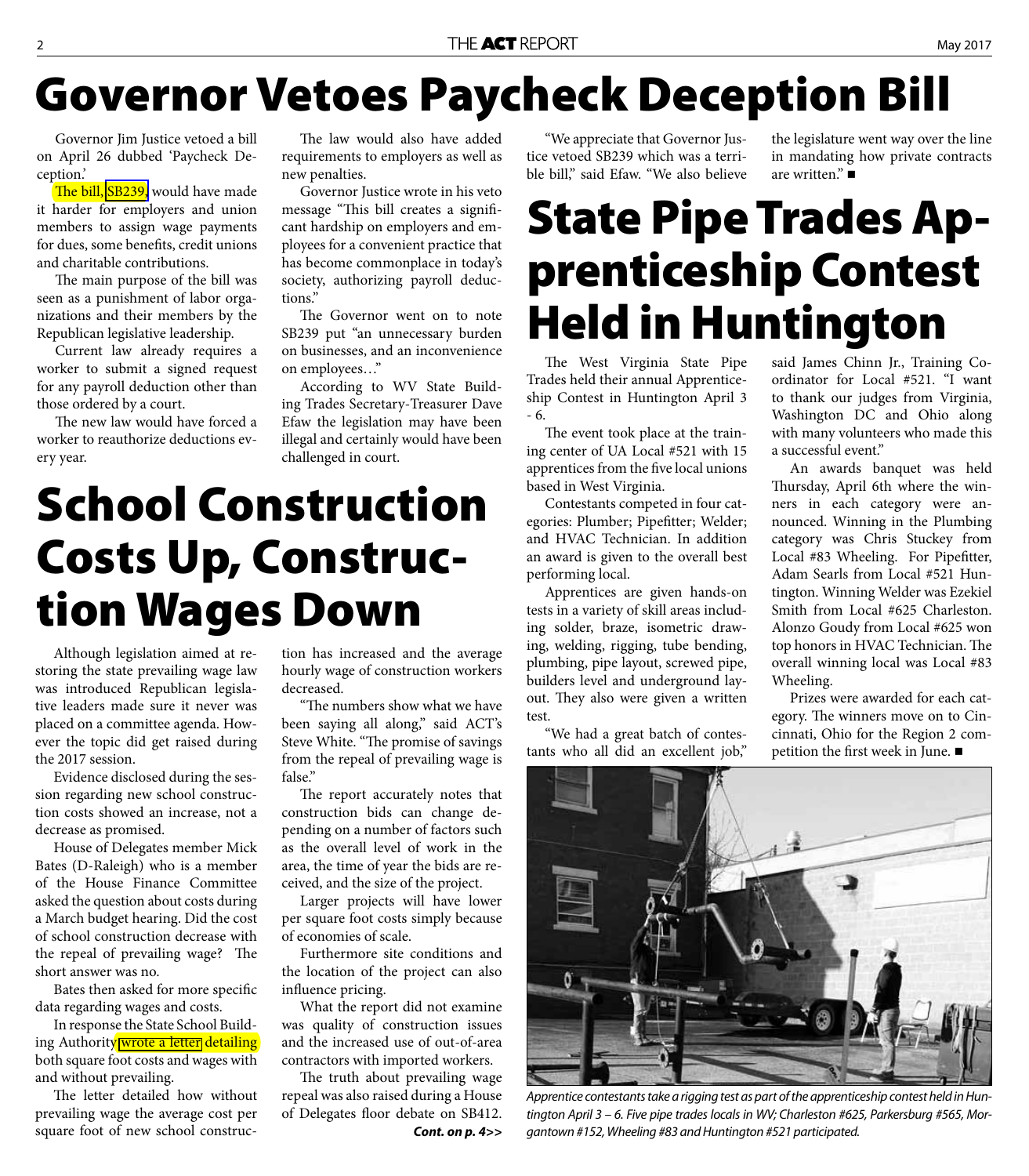## **Workers Memorial Day Held in Wheeling**

Workers Memorial Day (April 28) is a day set aside by Labor for events

"It's a sad event obvi-

ously...(b)ut it also

gives us strength to

fight even harder for

workplace safety."

**Josh Sword,** 

WV AFL-CIO, President

across the country to remember those who have died on the job.

This year in West Virginia the event was held in Wheeling at the River City Restaurant and Wheeling Artisan Center.

According to WV AFL-CIO President Josh Sword around 100

people attended including family members of those who died during 2016, workers and public officials.

As part of the ceremony the

names of 24 West Virginia women and men who died on the job during

2016 were read and a bell tolled for each name.

The event not only recognized the personal suffering of many families and friends but sought to inspire future efforts to fight for safe and healthful workplaces for all workers.

"It's a sad event obviously," said Sword.

"But it also gives us strength to fight even harder for workplace safetv." $\blacksquare$ 



Family members of Frankie Belknap, Steven Oldaker and Justin Zink, each who died on the job in 2016, were among the 100 who came to the Workers Memorial Day service held in Wheeling on April 28.

## **Plumbers & Fitters Parkersburg Local 565 & Morgantown Local 152 Want Apprentices**

The Parkersburg Plumbers Joint Apprenticeship will take applications from Monday, June 12 through Friday, June 23.

Applications will be available from 9:00am till noon Monday through Friday.

Those interested should go to Plumbers & Steamfitters Local 565 at 593 Cedar Grove Road, Parkersburg (two block from WVU-P).

The five year program teaches all aspects of the plumbing and pipefitting trade including pipe fitting and welding, medical gas, CAD, instrument technician, refrigeration, blue print reading, plumbing, and heating and cooling.

Apprentices are paid while onthe-job and also go to school for a minimum of 216 hours per year.

You may be 17 years of age during application but must be a minimum of 18 years of age when registered for Apprenticeship, if selected.

An applicant must have a high school diploma with official transcripts or equivalent with records, college transcripts (if applicable), a valid driver's license and be physically able to perform the work of the trade.

A copy of the applicant's birth certificate, driver's license, high school diploma or equivalent, and, if recently in the military, a DD214 form will be requested at the time of application.

Completed applications together with all supporting documents must be submitted within the same time period of June 12 to June 23.

Applicants must reside in the area of Local 565 which includes Calhoun, Jackson, Pleasants, Tyler, Wirt and Wood County in WV; and in Ohio, Morgan County south of Route 78, Meigs, Monroe, and Washington County.

Applicants must pass an aptitude test administered by Workforce West Virgia as well as an alcohol and drug test.

The recruitment, selection, employment and training of apprentices shall be without discrimination because of race, color, religion, national origin or sex. For more information visit their website [ualocal565.org](http://www.ualocal565.org) or call 304-485-1565.

Morgantown Plumbers Joint Apprenticeship Committee (JAC) Inc. will accept applications for apprenticeship at Plumbers & Pipefitters Local 152, 100 Richard Avenue, Morgantown during the following dates and times:

Tuesday, May 30 – Saturday, June 3 from 9:00 a.m. – 12:00 p.m.

Monday, June 5 – Saturday, June 10 from 1:00 p.m. – 4:00 p.m.

The five year program teaches all aspect of the plumbing and pipefitting trade including pipe welding certification; medical gas certification; blue print reading; plumbing; heating and cooling.

Apprentices learn on the job under the supervision of journeymen and attend classes two nights a week.

Applicants must be 18 years of age or older.

An applicant who is 17 at the time of application can apply as long as their 18th birthday is prior to being registered by the JAC.

Applicants must take the TABE test, given by Workforce West Virginia specifically for the Morgantown Plumbers JAC.

No other test will be accepted. Individuals passing the 10th grade level test or higher will be granted an interview.

Testing information will be provided at the time of application.

Applicants must be high school graduates or have a high school equivalency diploma and must also provide copies of the following documents when applying: a high school diploma issued by a county or state education entity; a high school transcript or official transcript for the GED or equivalent; and proof of birth (birth certificate).

U.S. military veterans with an honorable discharge (active duty or reservist) must submit a DD-214 for consideration of credit for training and experience.

Applicants will be subject to a substance abuse test before entering the program.

Applicants shall be bona fide residents of the following counties (proof of residency required): Barbour, Braxton, Doddridge, Gilmer, Grant, Hampshire, Hardy, Harrison, Lewis, *Cont. on p. 4>>*